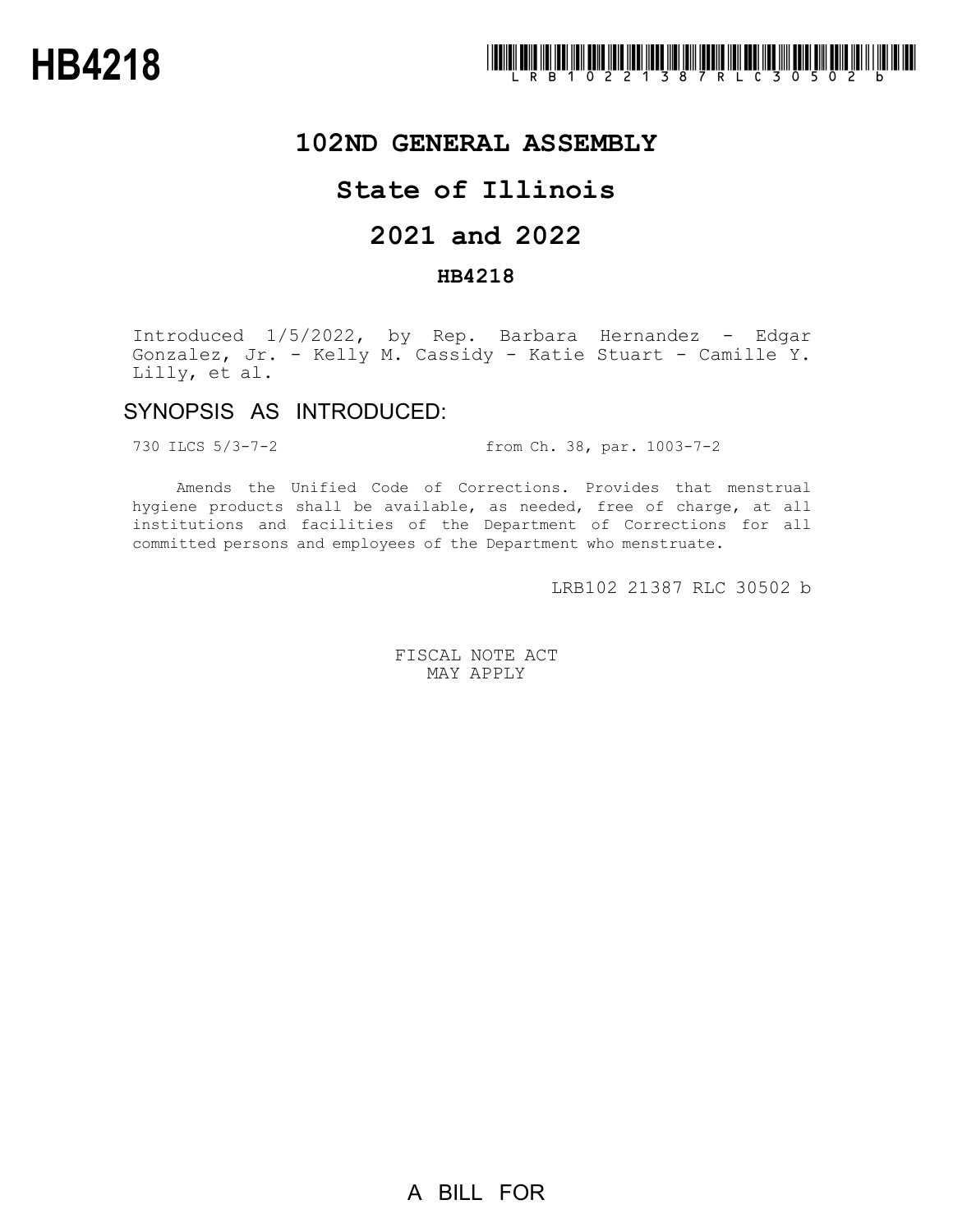1

AN ACT concerning criminal law.

#### **Be it enacted by the People of the State of Illinois, represented in the General Assembly:** 2 3

Section 5. The Unified Code of Corrections is amended by changing Section 3-7-2 as follows: 4 5

- (730 ILCS 5/3-7-2) (from Ch. 38, par. 1003-7-2) 6
- Sec. 3-7-2. Facilities. 7

(a) All institutions and facilities of the Department shall provide every committed person with access to toilet facilities, barber facilities, bathing facilities at least once each week, a library of legal materials and published materials including newspapers and magazines approved by the Director. A committed person may not receive any materials that the Director deems pornographic. 8 9 10 11 12 13 14

(b) (Blank). 15

(c) All institutions and facilities of the Department shall provide facilities for every committed person to leave his cell for at least one hour each day unless the chief administrative officer determines that it would be harmful or dangerous to the security or safety of the institution or facility. 16 17 18 19 20 21

(d) All institutions and facilities of the Department shall provide every committed person with a wholesome and 22 23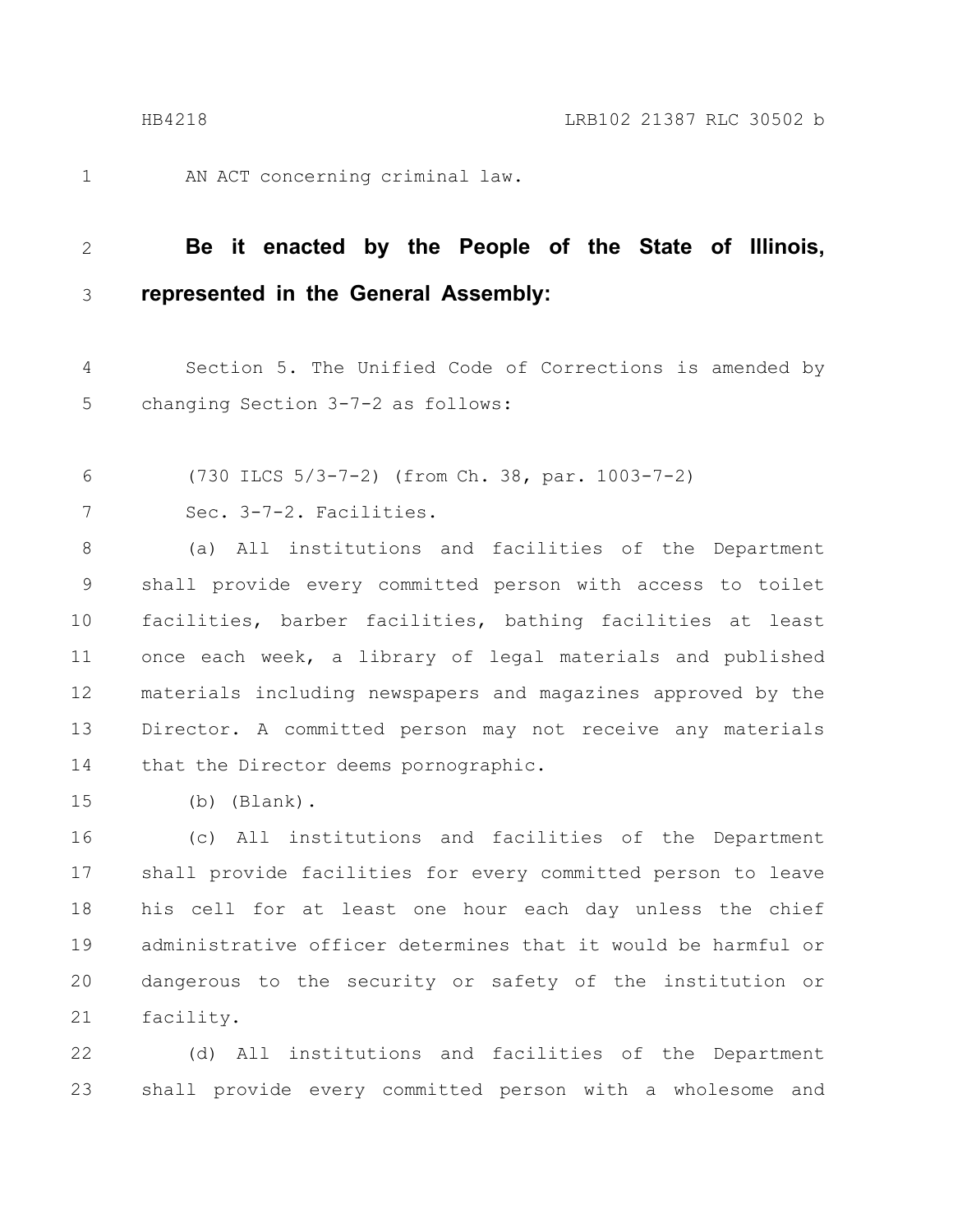nutritional diet at regularly scheduled hours, drinking water, clothing adequate for the season, bedding, soap and towels and medical and dental care. 1 2 3

(e) All institutions and facilities of the Department shall permit every committed person to send and receive an unlimited number of uncensored letters, provided, however, that the Director may order that mail be inspected and read for reasons of the security, safety or morale of the institution or facility. 4 5 6 7 8 9

(f) All of the institutions and facilities of the Department shall permit every committed person to receive in-person visitors and video contact, if available, except in case of abuse of the visiting privilege or when the chief administrative officer determines that such visiting would be harmful or dangerous to the security, safety or morale of the institution or facility. Each committed person is entitled to 7 visits per month. Every committed person may submit a list of at least 30 persons to the Department that are authorized to visit the committed person. The list shall be kept in an electronic format by the Department beginning on August 1, 2019, as well as available in paper form for Department employees. The chief administrative officer shall have the right to restrict visitation to non-contact visits, video, or other forms of non-contact visits for reasons of safety, security, and order, including, but not limited to, restricting contact visits for committed persons engaged in 10 11 12 13 14 15 16 17 18 19 20 21 22 23 24 25 26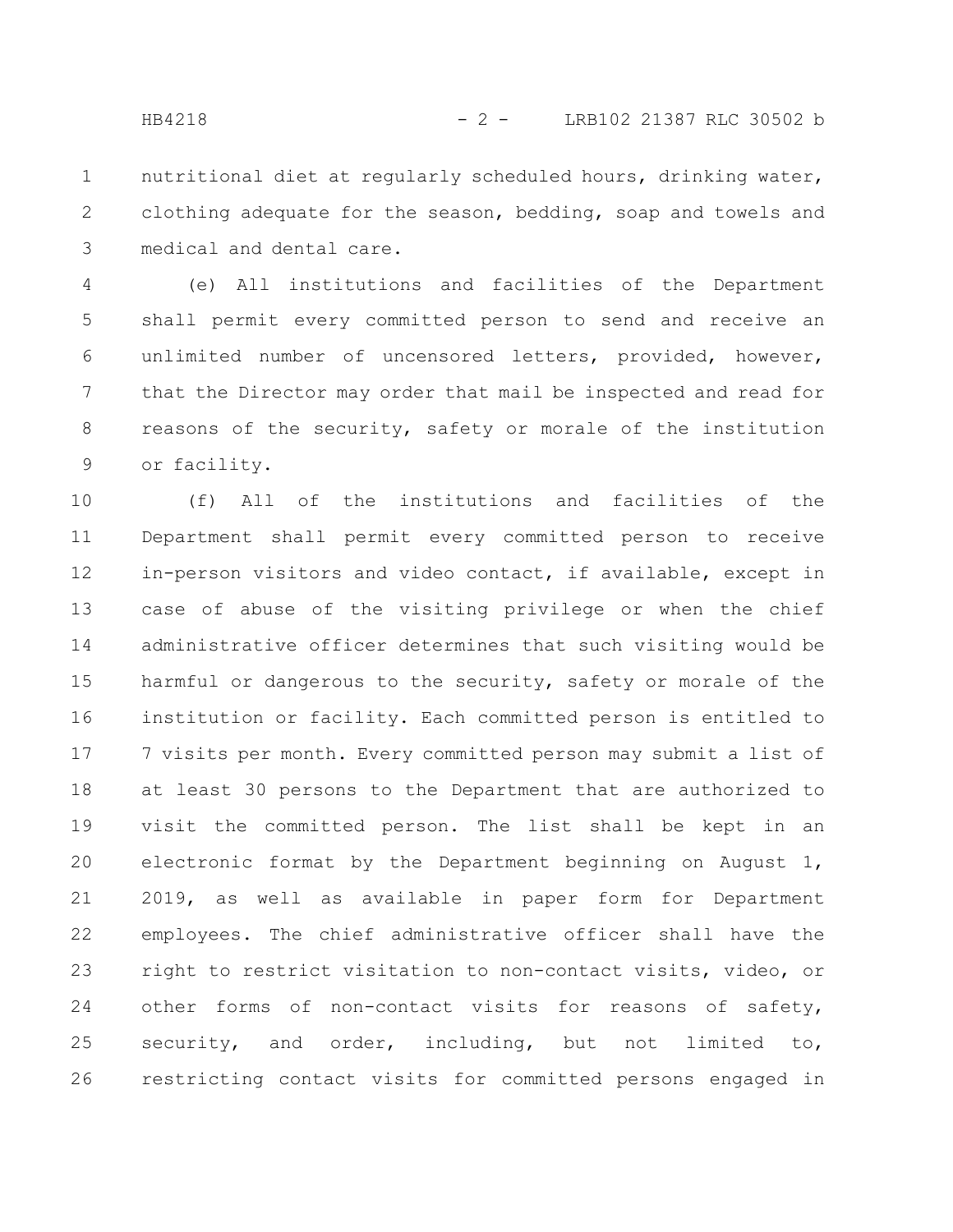gang activity. No committed person in a super maximum security facility or on disciplinary segregation is allowed contact visits. Any committed person found in possession of illegal drugs or who fails a drug test shall not be permitted contact visits for a period of at least 6 months. Any committed person involved in gang activities or found guilty of assault committed against a Department employee shall not be permitted contact visits for a period of at least 6 months. The Department shall offer every visitor appropriate written information concerning HIV and AIDS, including information concerning how to contact the Illinois Department of Public Health for counseling information. The Department shall develop the written materials in consultation with the Department of Public Health. The Department shall ensure that all such information and materials are culturally sensitive and reflect cultural diversity as appropriate. Implementation of the changes made to this Section by Public Act 94-629 is subject to appropriation. The Department shall seek the lowest possible cost to provide video calling and shall charge to the extent of recovering any demonstrated costs of providing video calling. The Department shall not make a commission or profit from video calling services. Nothing in this Section shall be construed to permit video calling instead of in-person visitation. 1 2 3 4 5 6 7 8 9 10 11 12 13 14 15 16 17 18 19 20 21 22 23 24

 $(f-5)$  (Blank). 25

26

(f-10) The Department may not restrict or limit in-person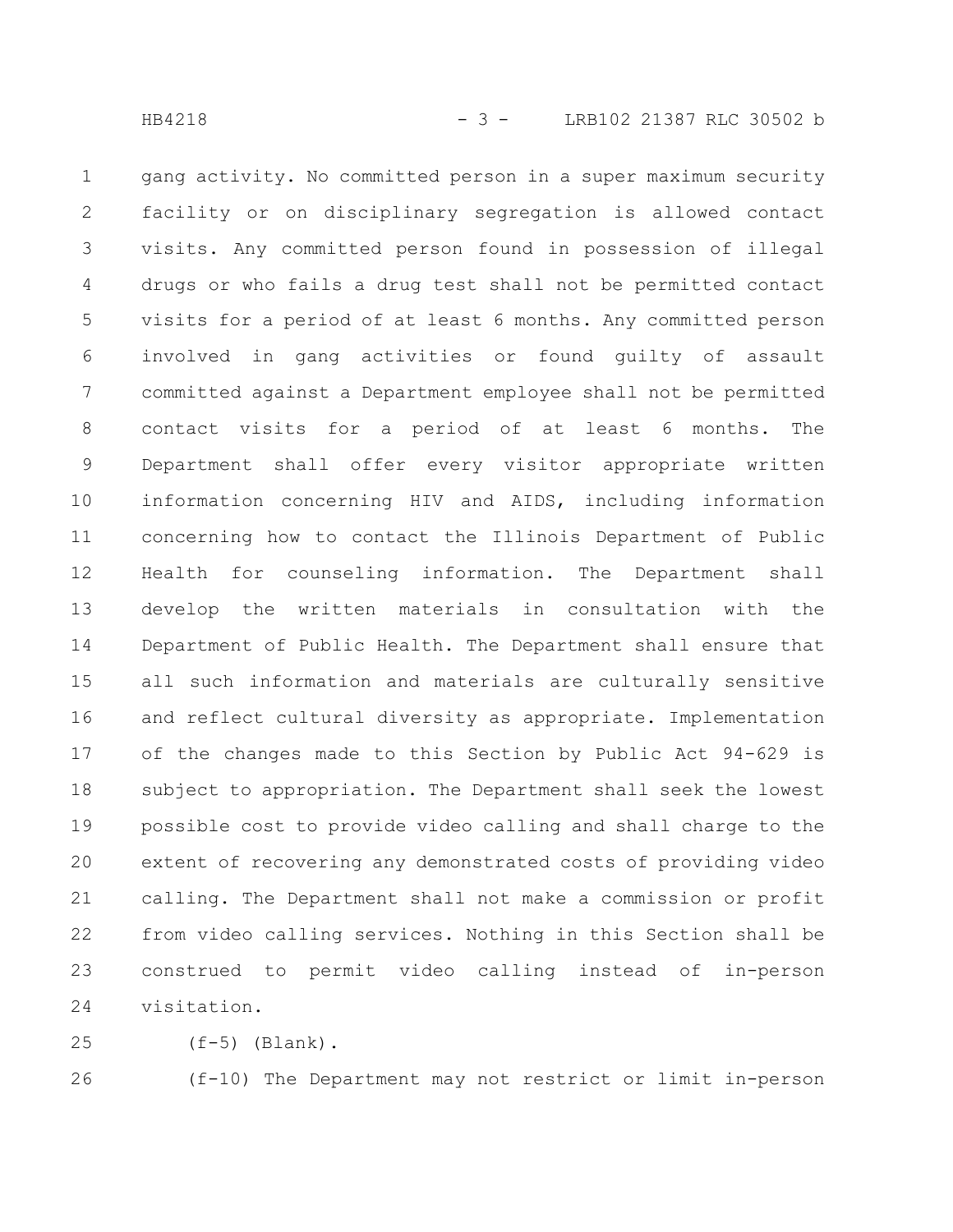visits to committed persons due to the availability of interactive video conferences. 1 2

(f-15)(1) The Department shall issue a standard written policy for each institution and facility of the Department that provides for: 3 4 5

(A) the number of in-person visits each committed person is entitled to per week and per month including the requirements of subsection (f) of this Section; 6 7 8

9

(B) the hours of in-person visits;

(C) the type of identification required for visitors at least 18 years of age; and 10 11

(D) the type of identification, if any, required for visitors under 18 years of age. 12 13

(2) This policy shall be posted on the Department website and at each facility. 14 15

(3) The Department shall post on its website daily any restrictions or denials of visitation for that day and the succeeding 5 calendar days, including those based on a lockdown of the facility, to inform family members and other visitors. 16 17 18 19 20

(g) All institutions and facilities of the Department shall permit religious ministrations and sacraments to be available to every committed person, but attendance at religious services shall not be required. 21 22 23 24

(h) Within 90 days after December 31, 1996, the Department shall prohibit the use of curtains, cell-coverings, or any 25 26